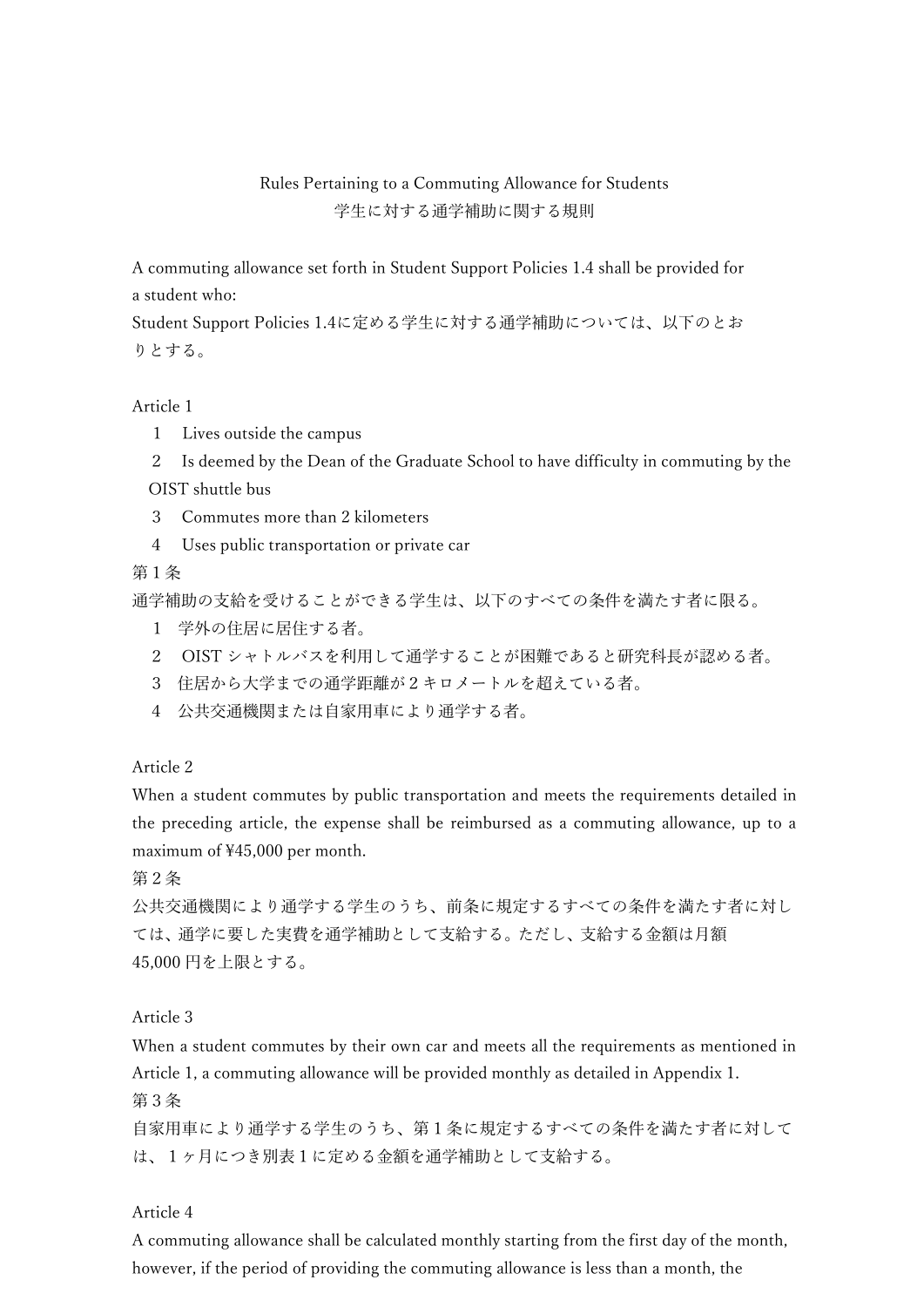allowance will be calculated by the following formula.

(Amount mentioned in Appendix 1)  $\times$  Number of the days for which the allowance is provided Number of the days of the month

第4条

通学補助の金額は、毎月1日から月末日までの1ヶ月間を単位として計算する。ただし、 通学補助の支給対象となる期間が1ヶ月に満たないときは、以下により算出した額を支給 する。

 (別表1による⾦額)× 当該月において支給対象となる日数 当該月の日数

## Article 5

Students receiving a commuting allowance must notify the Student AffairsSection of any change of residence or commuting route.

第5条 通学補助の⽀給を受ける者が住居を移転したとき、または通学経路を変更したと きは、速やかに学⽣⽀援セクションに届け出なければならない。

Article 6

When the notification was made as mentioned in the preceding article, the Dean of the Graduate School shall recalculate the amount of a commuting allowance retroactive to the day when the commutingroute was changed. As a result of recalculation, if the commuting allowance is proven to be overpaid, the Dean of the Graduate School shall order the student to refund the overpayment.

第6条

前条による届け出があったときは、研究科⻑は住居の移転または通学経路の変更の事実が あった日に遡及して通学補助の金額を再計算することができる。また、再計算の結果、通学 補助を過大に支給したことが判明したときは、研究科長は、過大に支給された金額を当該 学生に返納させることができる。

Article 7

Where the Dean of the Graduate School determines that a student's individual circumstances are not satisfactorily addressed in the above regulation, the Dean of the Graduate School may stipulate requirements separately.

第7条

本規則によりがたい特別な事情があると研究科長が認めるときは、研究科長は個別に詳細 を定めることができる。